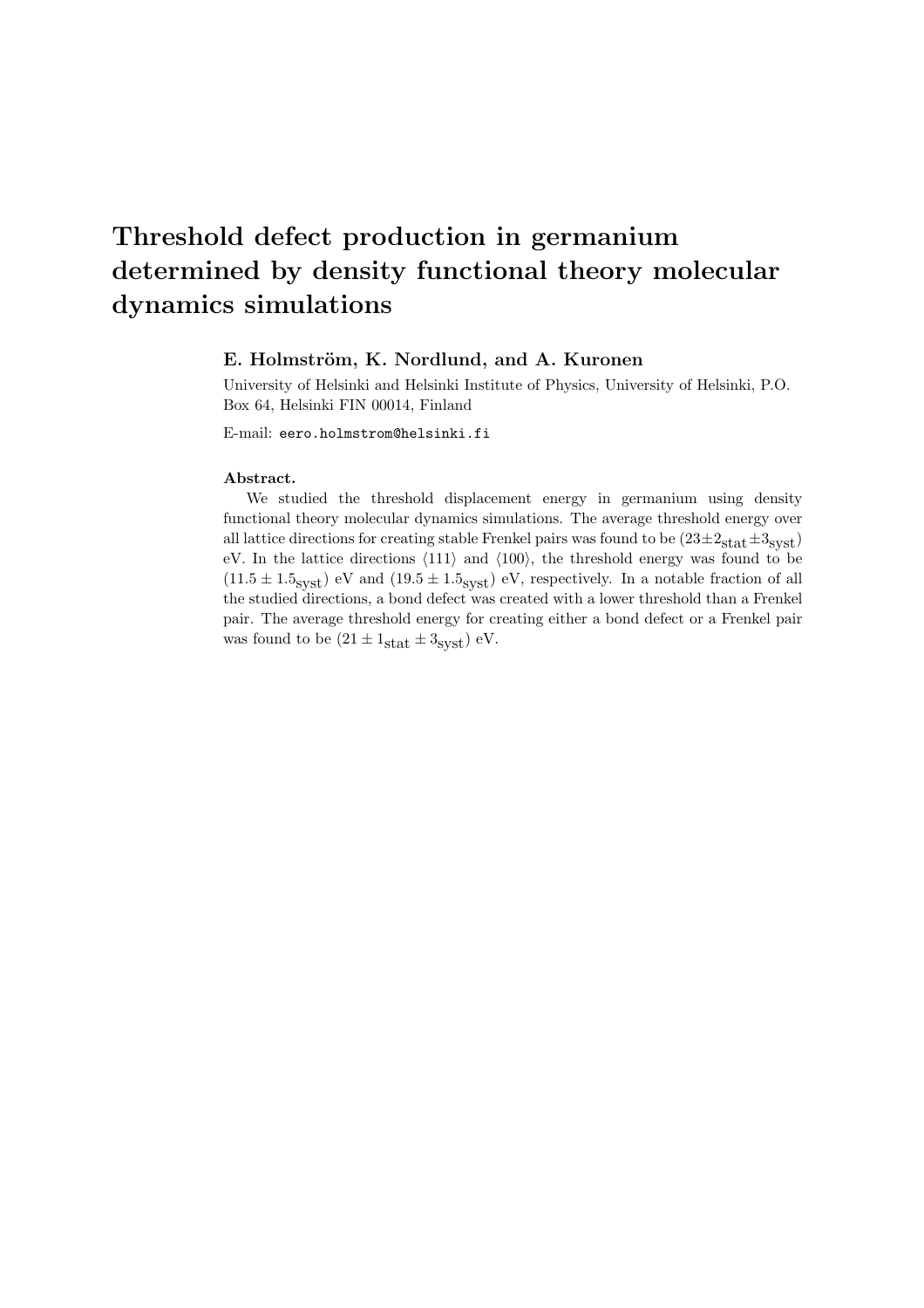# 1. Introduction

The threshold displacement energy  $E_d$  is the minimum amount of kinetic energy that, when released to a lattice atom in a solid, results in the formation of a stable vacancyinterstitial defect pair called a Frenkel pair  $[1, 2, 3]$ .  $E_d$  is the single most important quantity in determining primary radiation damage in any material. It can be directly used to predict the number of defects created by electron irradiation incident on a material, and in many models it is used to estimate the damage caused by high-energy ion and neutron irradiation [4, 5].

 $E_d$  is of major importance in germanium because of the extensive use of the material under irradiation. Germanium is widely used as a the bulk material of radiation detectors [6]. Additionally, the material is used increasingly in applications of solar cell technology, which often end up in space applications [7]. As a further example, the alloy SiGe has in the recent years become an important material in the manufacturing of semiconductor components [7], where ion implantation is a routinely applied method [8, 9]. In spite of this great technological interest in the quantity and extensive study on the subject, there is still considerable uncertainty in the value of  $E_d$  in germanium. Experimental values for the minimum of the threshold energy over all lattice directions range from about 15 to 30 eV [10, 11, 12, 13, 14, 15]. In particular, there is no established value for the average threshold energy over all lattice directions,  $E_{d,ave}^{av}$ , with values of 30 eV [16] and 18 eV[12] reported for an effective threshold energy.

In this study, we use quantum-mechanical density functional theory (DFT) [17] molecular dynamics (MD) simulations to investigate  $E_d$  in germanium. Using the DFT code SIESTA [18], we determine  $E_d$  in the principal lattice directions as well as the average threshold energy  $E_{d,ave}^{av}$  over all lattice directions. DFT methods are known to generally predict irradiation-related quantities in good agreement with experiment [19, 20]. Moreover, we found in a previous study [21] that the method employed here predicted  $E_d$  in silicon in excellent agreement with experiment.

# 2. Method

The dynamical quantum-mechanical simulations used to determine  $E_d$  were performed using the pseudopotential, linear combination of atomic orbitals (LCAO) DFT code SIESTA as a force module to the classical MD code PARCAS [22]. However, before the simulations aimed at determining  $E_d$  were started, a thorough optimisation of the simulation parameters was performed. This was necessary for the following reason. The process of determining  $E_d$  in a specific crystallographic direction with MD simulation consists of simulating recoils of increasing energy in that direction until a permanent defect is obtained [3]. In order to find  $E_{d,ave}^{av}$  within a reasonable margin of error,  $E_d$  in a number of individual uniformly randomly chosen lattice directions must be determined. Therefore, the total number of recoil simulations necessary for such a study is high. As additionally the method of DFT is computationally very heavy, it is imperative that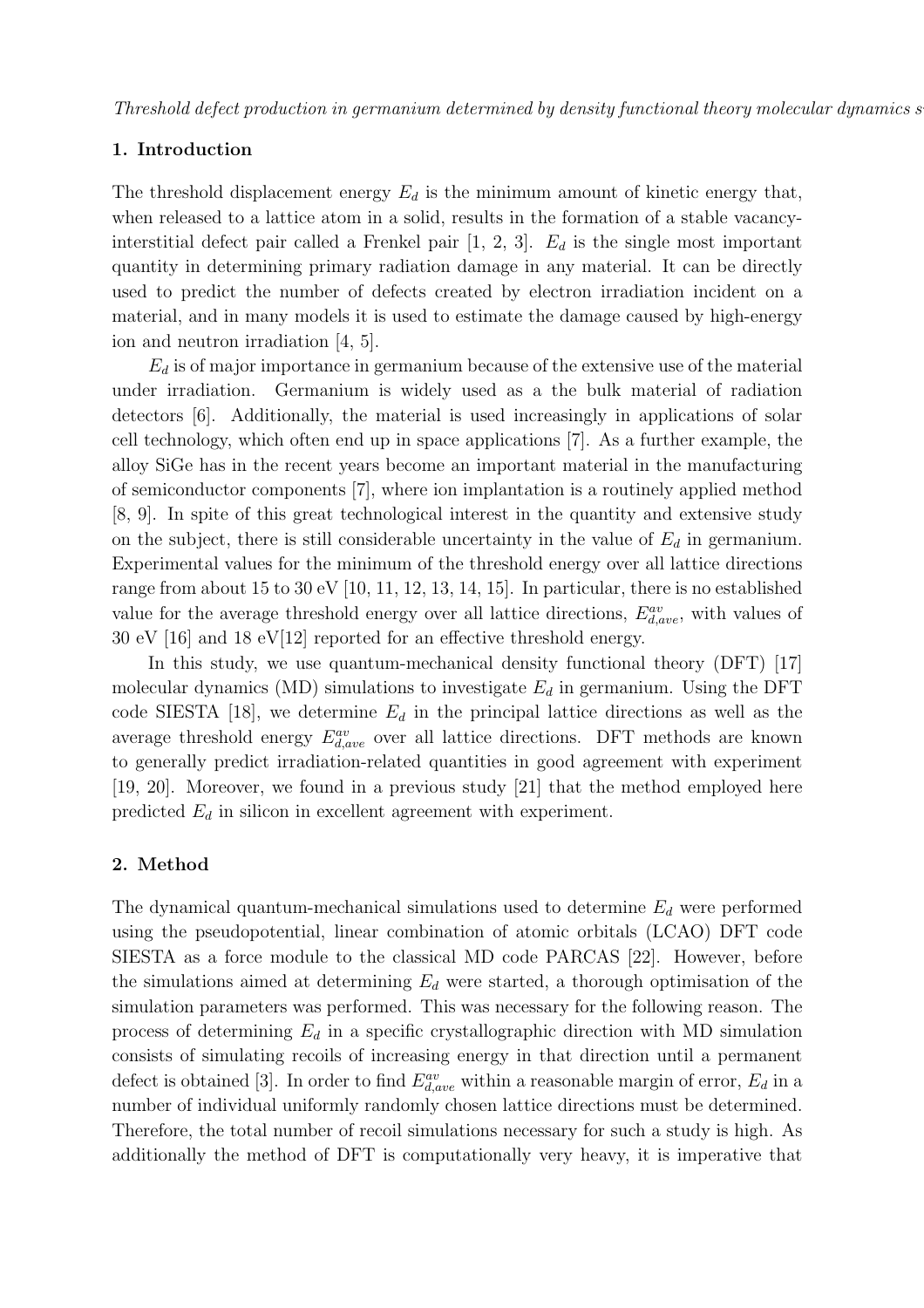the simulation parameters be optimised to give as physically plausible a description of the recoil process as possible with an as computationally efficient parametrisation as possible.

#### 2.1. Optimising the general simulation parameters

The first step in optimising the simulation parameters was to determine the smallest size of the simulation cell that would still give a reliable value for  $E_{d,ave}^{av}$ . For this task, to obtain an educated estimate, the well-established classical Stillinger-Weber potential [23] was used to model the Si-Si interactions. Starting from a cubic cell of 4096 atoms and ending at only 64 atoms,  $E_{d,ave}^{av}$  was determined at each cell size in order to find roughly the minimum necessary size of the cell. The result was that a cell size of around 100 to 200 atoms should still give a reliable value for  $E_{d,ave}^{av}$ , and further experimentation with cells of also non-cubic shape resulted in a cell of  $144$  atoms with the z-axis of the unit cell oriented in the conventional  $\langle 111 \rangle$  direction. The advantage of the geometry of the cell was that the symmetry of the diamond lattice could be exploited to study recoils in only the positive octant of the standard unit cell, which corresponded to firing recoils along the largest dimension of the 144-atom cell. This served to lessen the unphysical effects of the periodic boundaries of the cell, which were employed in all simulations throughout the work. Additionally, it was found at this stage that Berendsen temperature scaling [24] applied uniformly throughout the cell after 200 fs of the simulation had passed was a method of cooling that did not significantly affect the value of  $E_{d,ave}^{av}$  as compared to using a larger cell and the physically better motivated method of cooling the cell from the borders.

Next, the simulation time was optimised in a similar fashion as the cell size. Using the 144-atom cell,  $E_{d,ave}^{av}$  was determined as a function of decreasing simulation time from 9.0 to 0.5 ps. It was found that a simulation time of 3 ps should be sufficiently long for reliably labelling the formed defects stable. The results for the cell size and simulation time scaling are presented in Fig. 1. The 3 eV difference between the values of  $E_{d,ave}^{av}$  obtained in the size scaling with the largest cell of 4096 atoms and the final cell of 144 atoms was used as a systematic error in all the latter results for  $E_d$  obtained within this simulation scheme.

# 2.2. Optimising the DFT parameters

The DFT parameters were optimised under the requirement that they yield accurate formation energies for the basic point defects while being efficient enough to enable dynamic simulations later on. The aim was to determine  $E_{d,ave}^{av}$  both within the localdensity approximation (LDA) and the generalised gradient approximation (GGA) for the quantum-mechanical exchange and correlation energy of DFT. The defect formation energies were considered an obvious test for the simulation scheme, as the formation energy is a fundamental and quite extensively studied quantity in describing the entities which were the very object of the work. The DFT parameters were scanned by varying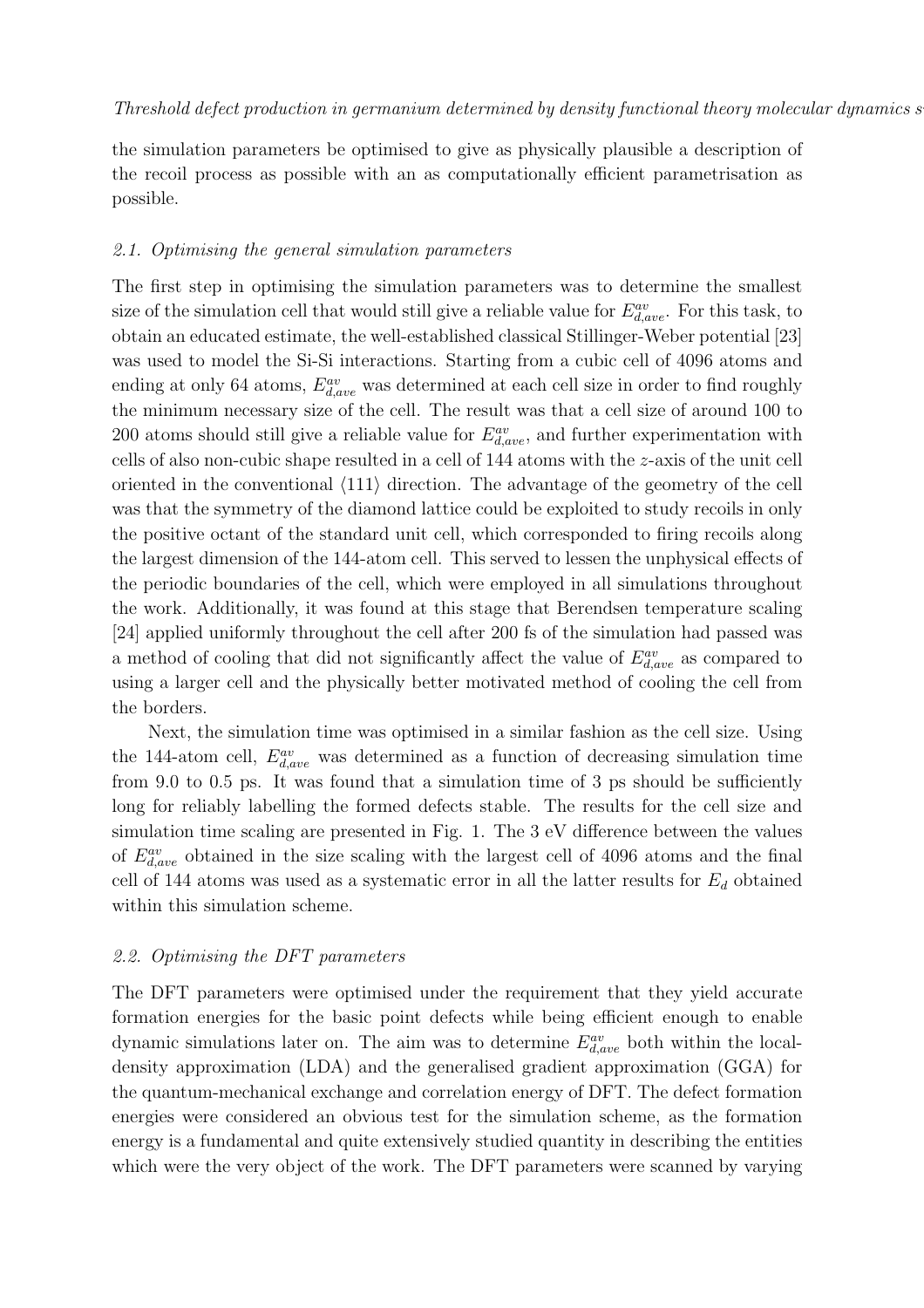

Figure 1. Scaling of the simulation cell size and simulation time with classical simulations. It was found that a cell of 100 to 200 atoms should be sufficiently large for a reliable determination of  $E_{d,ave}^{av}$ , and the settled size of the cell became 144 atoms. Using this simulation cell, it was found that a duration of 3 ps for the simulation is sufficiently long for reliably labelling the formed defects stable.

the LCAO basis set, the  $k$ -point sampling of the Brillouin zone, and the equivalent plane-wave cutoff energy. The basis was varied between single-zeta and double-zeta and each with polarisation orbitals included. The number of k-points was varied between only the  $\Gamma$  point, 4, and 18 points for the LDA scheme, and for the GGA scheme the variation was between the  $\Gamma$  point, 2, and 12 k-points. The equivalent plane wave cutoff energy was varied between 100.0 and 300.0 Ry.

The defect formation energy is defined as [25]

$$
E^f = \left(\frac{E_d}{N_d} - \frac{E_u}{N_u}\right)N_d,\tag{1}
$$

where  $E_d$  and  $N_d$  are the potential energy and number of atoms in the cell with the defect, and  $E_u$  and  $N_u$  are the corresponding quantities in a defect-free cell. The studied point defects were the  $\langle 110 \rangle$  split or dumbbell interstitial, the hexagonal interstitial, the tetrahedral interstitial, the monovacancy, the ground state Frenkel pair which was found to have a tetrahedral interstitial, and the bond defect [26, 27, 28]. For each of these cases, the structure of the defect was relaxed via full conjugate gradient optimisation. During these static calculations it became clear, that in both the LDA and GGA schemes only a single-zeta basis set would be computationally feasible in the upcoming dynamical simulations. Finally, three such single-zeta sets, one within the LDA and two within the GGA schemes, were settled upon. Four k-points in a Monkhorst-Pack grid [29],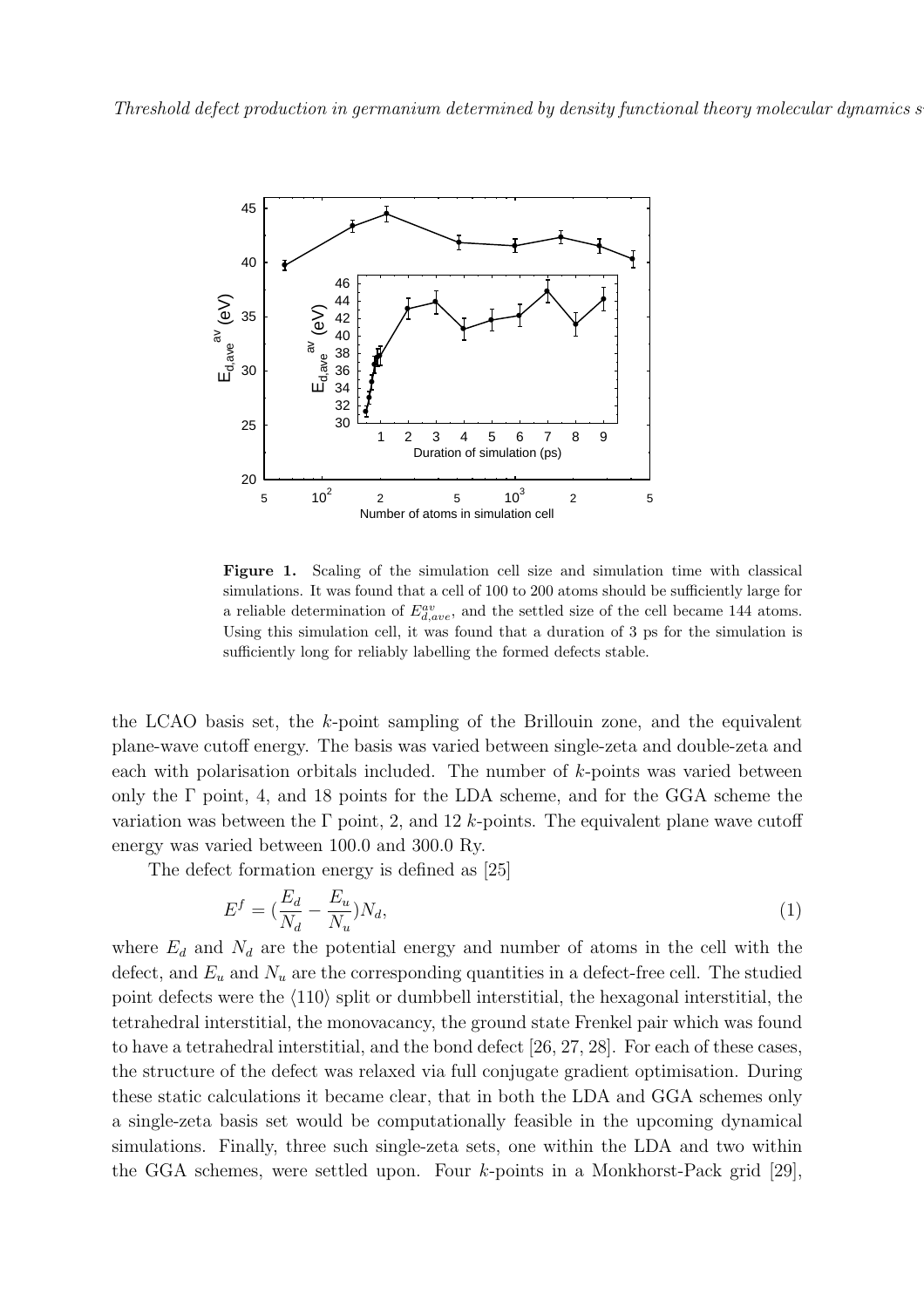a cutoff energy of 100.0 Ry, and the Ceperley-Alder exchange-correlation funtional as parametrised by Perdew and Zunger [30] were used for the LDA set. The first GGA set in turn consisted of 2 k-points, a cutoff energy of 100.0 Ry, and the Perdew-Burke-Ernzerhof exchange-correlation functional [31]. The second GGA set included 12 kpoints instead of two. The latter two parameter sets shall henceforth be denoted GGA I and GGA II, respectively.

The formation energies of the interstitial and vacancy defects are shown in Tables 1 and 2 for both the LDA and GGA parameter sets as a function of the k-point sampling. It can be seen from these results that the parameter sets chosen for the dynamical runs are sufficiently converged with respect to the  $k$ -point sampling. The formation energies were also found to be well converged in terms of the equivalent plane-wave cutoff energy. However, the hexagonal interstitial was not stable with respect to conjugate gradient relaxation within either the LDA or GGA parameter sets. This is most likely due to the limitations of the single-zeta basis, but was not considered a fatal shortcoming provided the other point defects could be described with satisfactory accuracy. The results for all the studied defects within the chosen LDA and GGA schemes as well as results from previous studies are shown in Table 3. It can be seen here that our results are quite well in line with previous, albeit more precise LDA DFT calculations. As a final separate test for the DFT scheme, the energy of the germanium dimer was calculated at distances of  $r = 0.8$  to  $10\AA$  and compared to an all-electron calculation [32]. It was found that reliable calculations could be performed within our LDA and GGA schemes up to recoil energies of at least 50 eV, which was estimated to be higher than  $E_d$  by a safe margin in most lattice directions.

Table 1. Formation energies of the basic point defects in eV calculated within the LDA scheme (see text) as a function of the number of k-points used in sampling the BZ.

| No. of k-points $Split-(110)$ Tetrahedral Vacancy |      |      |      |
|---------------------------------------------------|------|------|------|
|                                                   | 2.7  | 2.5  | -1.6 |
|                                                   | -3.6 | 4. L | 2.5  |
| 18                                                | -3.6 | 38   | 2.5  |

Table 2. Formation energies of the basic point defects in eV calculated within the GGA scheme (see text) as a function of the number of k-points used in sampling the BZ.

| No. of k-points $Split-(110)$ Tetrahedral Vacancy |      |      |     |
|---------------------------------------------------|------|------|-----|
|                                                   | 2.4  | 2.1  | 14  |
|                                                   | 32   | 3 O  | 2.0 |
|                                                   | -3.1 | -3.1 | 2.3 |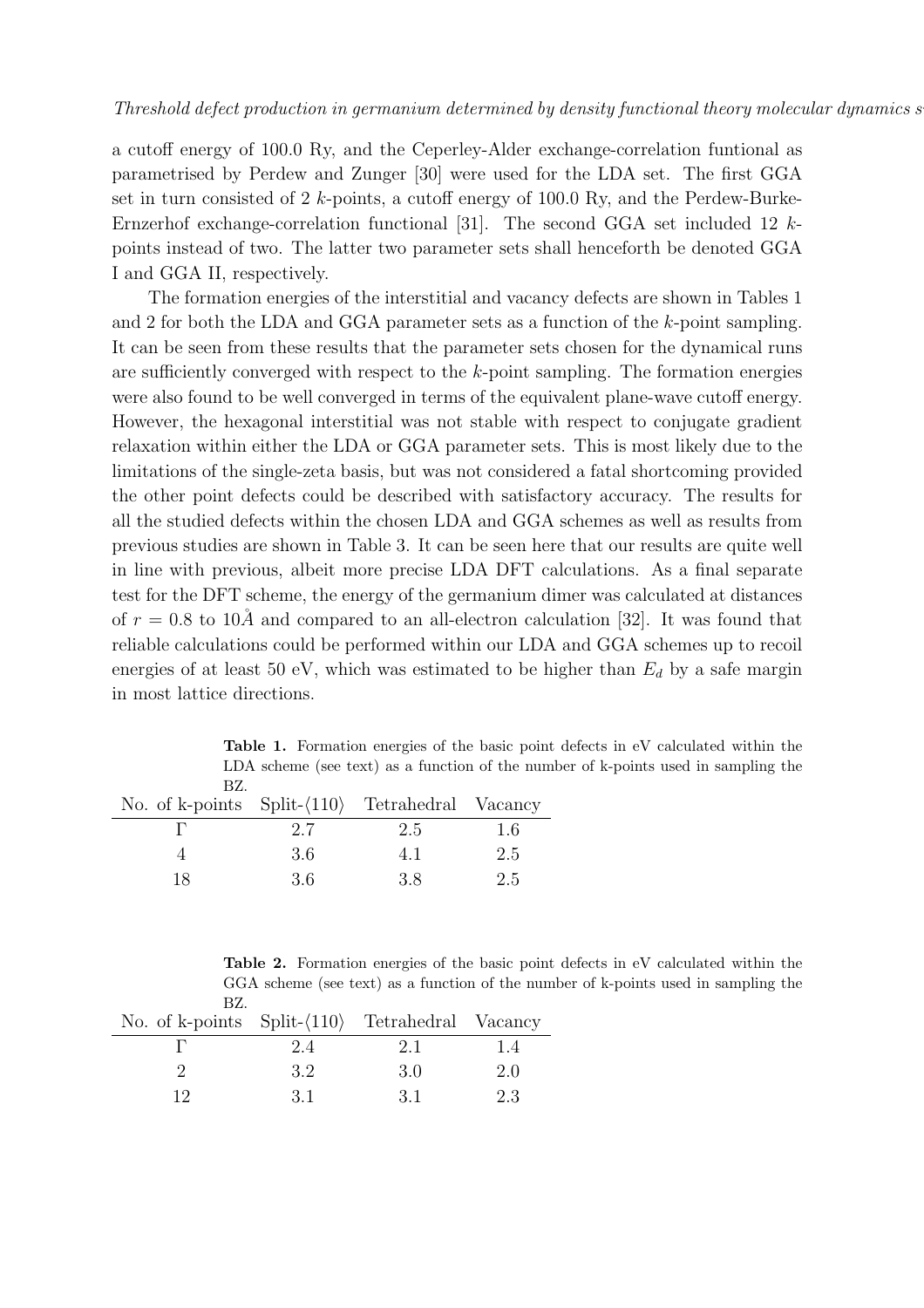Table 3. Formation energies of the basic point defects in eV calculated within the LDA and GGA schemes, and results from other DFT studies. The Frenkel pair for our calculations consists of a tetrahedral interstitial and a vacancy with a distance of 4.9 Å between them. No formation energy for a Frenkel pair was found in the literature.

| Defect        | LDA | GGA I | GGA II | Other studies    |
|---------------|-----|-------|--------|------------------|
| $Split-(110)$ | 3.6 | 3.2   | 3.1    | 2.3[33], 3.6[34] |
| Tetrahedral   | 4.1 | 3.0   | 3.1    | 3.2[33], 3.9[34] |
| Vacancy       | 2.5 | 2.0   | 2.3    | 2.0[35]          |
| Frenkel pair  | 4.9 | 4.2   | 4.2    |                  |
| Bond defect   | 25  | 2.4   | 2.4    | 2.8[34]          |

#### 2.3. Dynamical simulations

After the optimisation of the simulation scheme, the MD runs aimed at determining  $E_{d,ave}^{av}$  were performed.  $E_d$  was determined in 80 random directions within the LDA and GGA I schemes and in 20 random directions within the GGA II scheme. In addition,  $E_d$  was determined for the low-index lattice directions  $\langle 111 \rangle$  and  $\langle 100 \rangle$ .

### 3. Results

The results of the dynamical simulations for determining  $E_d$  are presented in Table 4. As was the case in our previous study with silicon [21], a fourfold-coordinated bond defect was observed in many of the end states of the recoil simulations. Hence, in addition to the average threshold energy for producing a Frenkel pair  $E_{d,ave}^{av,FP}$ , we present the average threshold energy for producing either a Frenkel pair or a bond defect,  $E_{d,ave}^{av,BD/FP}$ . The results for the direction-specific thresholds are those for creating Frenkel pairs, which turned out lower than the thresholds for creating bond defects in those directions. A bond defect was created with a lower threshold energy than a Frenkel pair in some 40% of the studied directions within the LDA scheme, some 20% of the directions within the GGA I scheme, and 10% of the directions within GGA II. A vast majority of all Frenkel pair end states, about 90% within LDA and GGA I and 95% within GGA II, consisted of a tetrahedral interstitial and a monovacancy, with the dumbbell interstitial replacing the tetrahedral one in the remaining cases.

# 4. Discussion

It can be seen from Table 4 that the results for  $E_{d,ave}^{av,FP}$  from the GGA I and GGA II schemes are within error margins of each other, but that the LDA result is somewhat higher. As the LDA and GGA I calculations for  $E_{d,ave}^{av,FP}$  were both performed with 80 random directions and the GGA II result with 20 directions, the GGA I result of  $(23 \pm 2_{\text{stat}} \pm 3_{\text{syst}})$  eV is to be considered the most reliable value for  $E_{d,ave}^{av,FP}$  of the three, with GGA II serving as a confirmation for its reliability. The same reasoning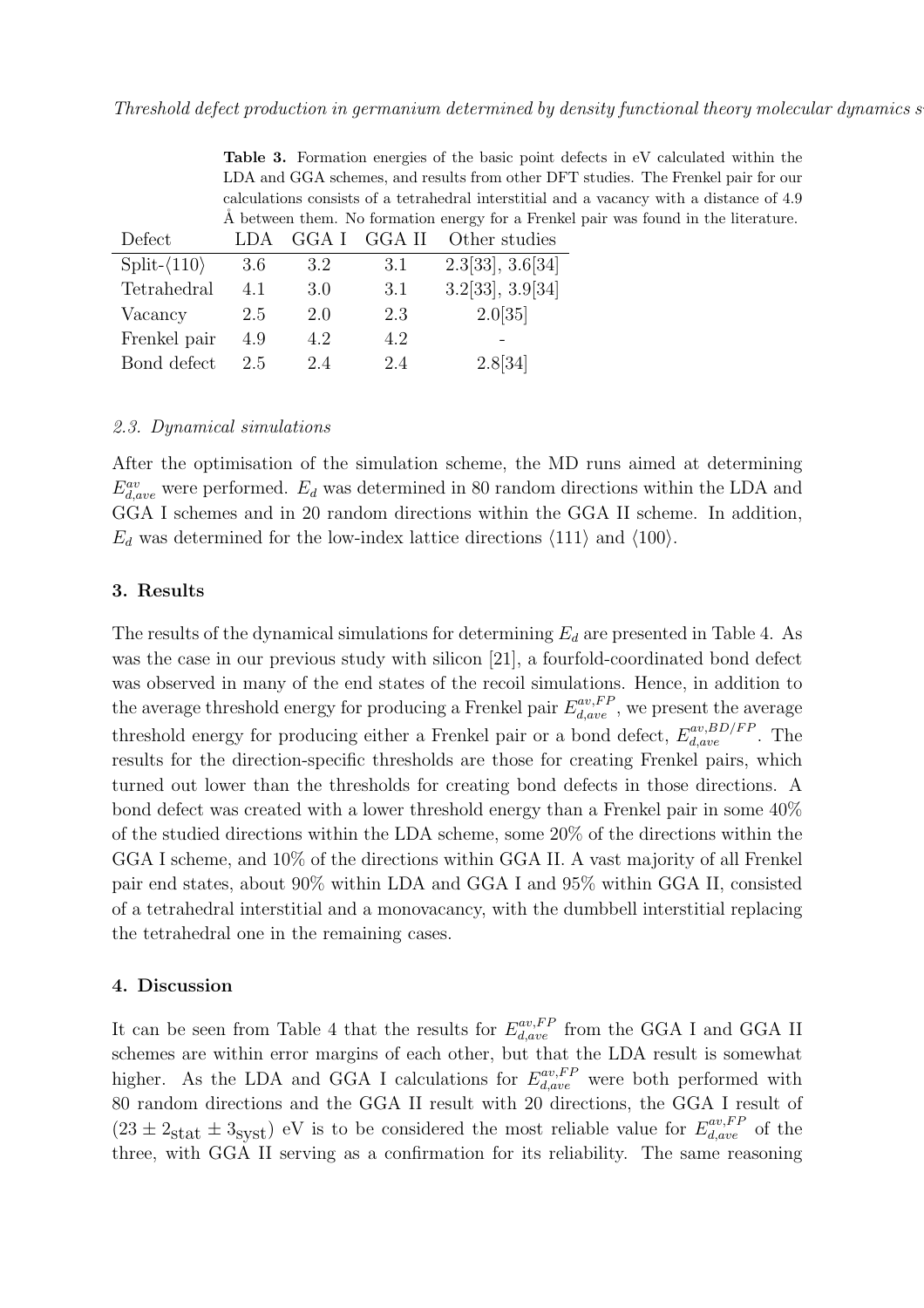Table 4. Threshold displacement energies in eV as determined within the LDA and GGA schemes. The energy step size was 1 eV for the direction-specific thresholds, implying an error of  $\pm 0.5$  eV in addition to the systematic error of  $\pm 1.0$  eV resulting from the scaling of the cell size. For the averages, a systematic error of  $\pm 3$  eV due to the scaling of the cell size and the standard error of the mean are reported. A and B denote the closed and open  $\langle 111 \rangle$  directions, respectively.

|                           | LDA                                          | GGA I                                        | GGA II                                       |
|---------------------------|----------------------------------------------|----------------------------------------------|----------------------------------------------|
| $\langle 111 \rangle (A)$ | $12.5 \pm 1.5$ syst                          | $12.5 \pm 1.5$ <sub>syst</sub>               | $12.5 \pm 1.5$ <sub>syst</sub>               |
| $\langle 111 \rangle (B)$ | $10.5 \pm 1.5$ <sub>syst</sub>               | $11.5 \pm 1.5$ <sub>syst</sub>               | $11.5 \pm 1.5$ <sub>syst</sub>               |
| $\langle 100 \rangle$     | $18.5 \pm 1.5$ <sub>SVSt</sub>               | $19.5 \pm 1.5$ <sub>syst</sub>               | $19.5 \pm 1.5$ <sub>syst</sub>               |
| $E_{d,ave}^{av,FP}$       | $27 \pm 1_{\text{stat}} \pm 3_{\text{syst}}$ | $23 \pm 2_{\text{stat}} \pm 3_{\text{syst}}$ | $20 \pm 2_{\text{stat}} \pm 3_{\text{syst}}$ |
| $E_{d,ave}^{av,BD/FP}$    | $22 \pm 1_{\text{stat}} \pm 3_{\text{syst}}$ | $21 \pm 1_{\text{stat}} \pm 3_{\text{syst}}$ | $19 \pm 2_{\text{stat}} \pm 3_{\text{syst}}$ |

applies to  $E_{d,ave}^{av,FP/BD}$ . The value of 23 eV for  $E_{d,ave}^{av,FP}$  is situated roughly halfway between the existing experimental values for an average threshold displacement energy in germanium. The two experimental values of 18[12] and 30 eV [16] are not, however, direct determinations of the average threshold over all lattice directions and are hence more suitably called effective thresholds.

As for the directional thresholds, no lower threshold was found in each simulation scheme than the threshold energy in the direction  $\langle 111 \rangle(B)$ , which is therefore the global minimum of  $E_d$  within this study. A comparison to experiment for this threshold energy is possible, as several determinations for the onset of radiation damage in germanium have been performed [10, 11, 12, 13, 14, 15]. The experimental values are mostly around 15 eV, which is slightly higher than the values of  $(10.5 \pm 1.5 \text{svst})$  eV and  $(11.5 \pm 1.5 \text{svst})$ eV in the LDA and GGA schemes, respectively. Here the GGA I and GGA II results in particular are quite close to experiment, which lends reliability to the determined value of 23 eV for  $E_{d,ave}^{av,FP}$ .

That the tetrahedral interstitial dominates in the end state Frenkel pairs over the split interstitial is in agreement with our result that the ground state Frenkel pair comprises a tetrahedral interstitial and a monovacancy. The notable amount of bond defects observed throughout the simulations serves to indicate that this relatively new form of point defect may play a significant role in the primary radiation damage of germanium. The results are in this respect similar to those found in the case of silicon [21].

#### 5. Conclusions

The threshold displacement energy in germanium was studied using quantummechanical density functional theory molecular dynamics simulations. A value of  $(23 \pm 2<sub>stat</sub> \pm 3<sub>svst</sub>)$  eV was found for the average threshold energy for producing a Frenkel pair over all lattice directions, and a global minimum of  $(11.5 \pm 1.5_{syst})$  eV was determined for the threshold, in fair agreement with experiment. A large amount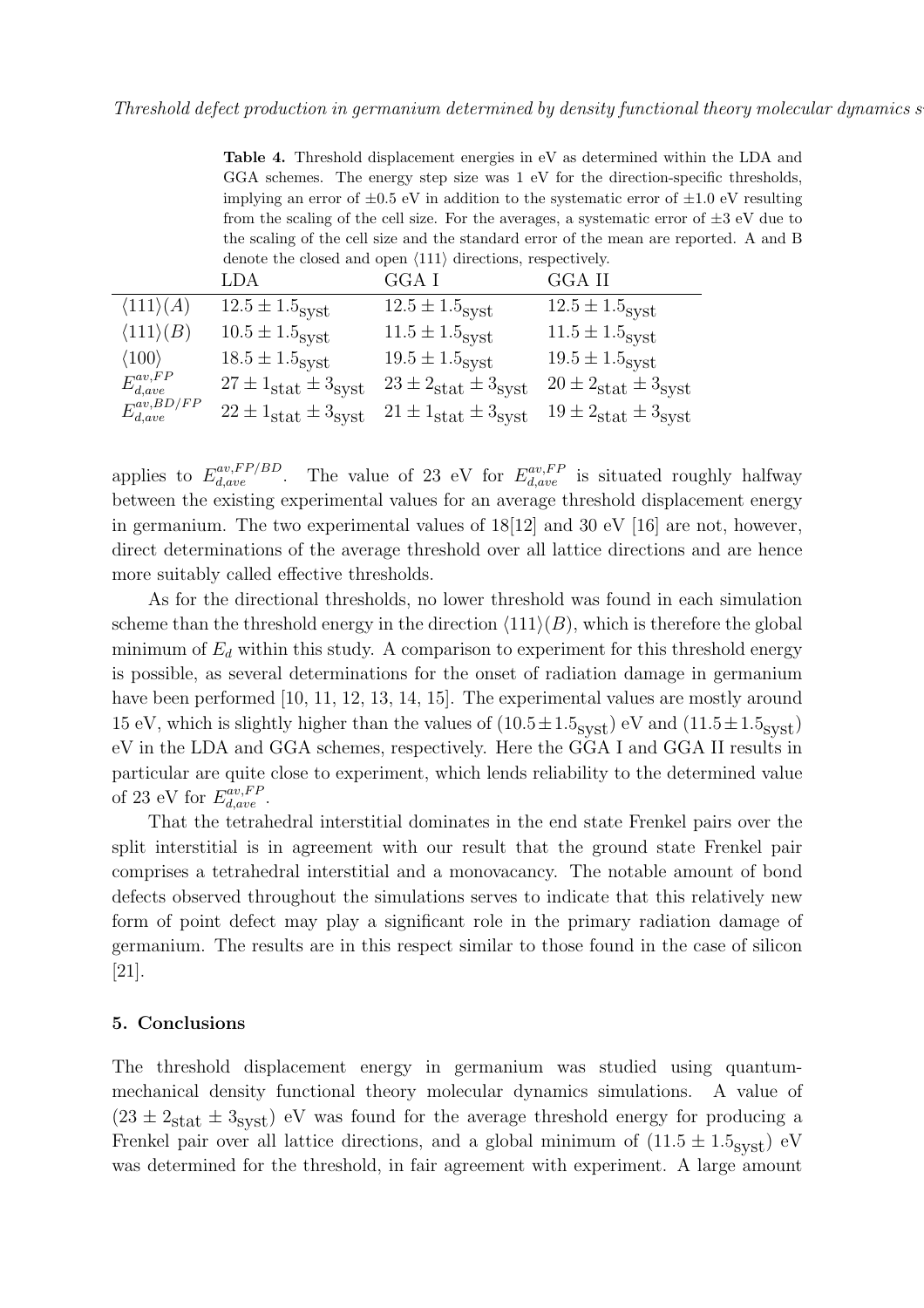of fourfold-coordinated bond defects were observed in the end states of the simulations, and hence a threshold energy of  $(21 \pm 1_{\text{stat}} \pm 3_{\text{svst}})$  eV for producing either a Frenkel pair or a bond defect was also calculated. The end state interstitial type was overwhelmingly dominated by the tetrahedral interstitial, which constitutes the interstitial in the ground state Frenkel pair.

# References

- [1] Lucasson P 1975 *Fundamental Aspects of Radiation Damage in Metals* ed Robinson M T and Young Jr F N (Springfield: ORNL) pp 42–65
- [2] Jung P 1991 (*Landolt-Brnstein, New Series III* vol 25) ed Ullmaier H (Berlin: Springer) chap 1, pp 1–86
- [3] Nordlund K, Wallenius J and Malerba L 2005 *Nucl. Instr. Meth. Phys. Res. B* 246 322–332
- [4] Kinchin G and Pease R 1955 *Rep. Prog. Phys.* 18 1
- [5] Biersack J P and Haggmark L G 1980 *Nucl. Instr. Meth.* 174 257
- [6] Lutz G 2007 *Semiconductor Radiation Detectors Device Physics* (Springer-Verlag, Berlin)
- [7] U.S. Department of the Interior: U.S. Geological Survey, Mineral Commodity Summaries, January 2009
- [8] Gibbons J F 1968 *Proceedings of the IEEE* 56 295–319
- [9] Mayer J W, Eriksson L and Davies J A 1970 *Ion Implantation in Semiconductors: Silicon and Germanium* (Academic Press, Inc.)
- [10] Klontz E E and Lark-Horovitz K 1951 *Phys. Rev.* 82 763
- [11] Vavilov, Smirnov, Galkin, Spitsyn and Patskevich 1957 *Sov. Phys. (Tech. Phys.)* 1 1805
- [12] Loferski J and Rappaport P 1958 *Phys. Rev.* 111 432
- [13] Smirnov L S and Glazunov P A 1960 *Sov. Phys. (Sol. State)* 1 1262
- [14] Brown W L and Augustyniak W M 1959 *J. Appl. Phys.* 30 1300
- [15] Poulin F and Bourgoin J 1980 *Rev. Phys. Appl.* 15 15
- [16] Vitovskii N A, Mustafakulov D and Chekmareva A P 1977 *Fiz. Tekh. Poluprovodn.* 11 1747
- [17] For a review, see R. O. Jones and O. Gunnarsson, Rev. Mod. Phys. 61, 689 (1989)
- [18] Sole J M, Artacho E, Gale J D, Garca A, Junquera J, Ordejn P and Snchez-Portal D 2002 *J. Phys.: Condens. Matter* 14 2745
- [19] Sadigh B, Lenosky T J, Theiss S K, Caturla M J, Diaz de la Rubia T and Foad M A 1999 *Phys. Rev. Lett.* 83 4341
- [20] Fu C C, Torre J D, Willaime F and Bocquet J L 2005 *Nature Materials* 4 68–74
- [21] Holmstrm E, Kuronen A and Nordlund K 2008 *Phys. Rev. B* 78 045202
- [22] Nordlund K 2006 parcas computer code. The main principles of the molecular dynamics algorithms are presented in [36, 37]. The adaptive time step and electronic stopping algorithms are the same as in [38]
- [23] Stillinger F A and Weber T A 1985 *Phys. Rev. B* 31 5262
- [24] Berendsen H J C, Postma J P M, van Gunsteren W F, DiNola A and Haak J R 1984 *J. Chem. Phys.* 81 3684
- [25] Qian G X, Martin R M and Chadi D J 1988 *Phys. Rev. B* 38 7849
- [26] Tang M, Colombo L, Zhu J and Diaz de la Rubia T 1997 *Phys. Rev. B* 55 14279
- [27] Cargnoni F, Gatti C and Colombo L 1998 *Phys. Rev. B* 57 170
- [28] Goedecker S, Deutsch T and Billard L 2002 *Phys. Rev. Lett.* 88 235501
- [29] Monkhorst H J and Pack J D 1976 *Phys. Rev. B* 13 5188
- [30] Perdew J P and Zunger A 1981 *Phys. Rev. B* 23 5075
- [31] Perdew J P, Burke K and Ernzerhof M 1996 *Phys. Rev. Lett.* 77 3865
- [32] DMol is a trademark of AccelRys. Inc.
- [33] da Silva A J R, Janotti A and Fazzio A 2000 *Phys. Rev. B* 62 9903